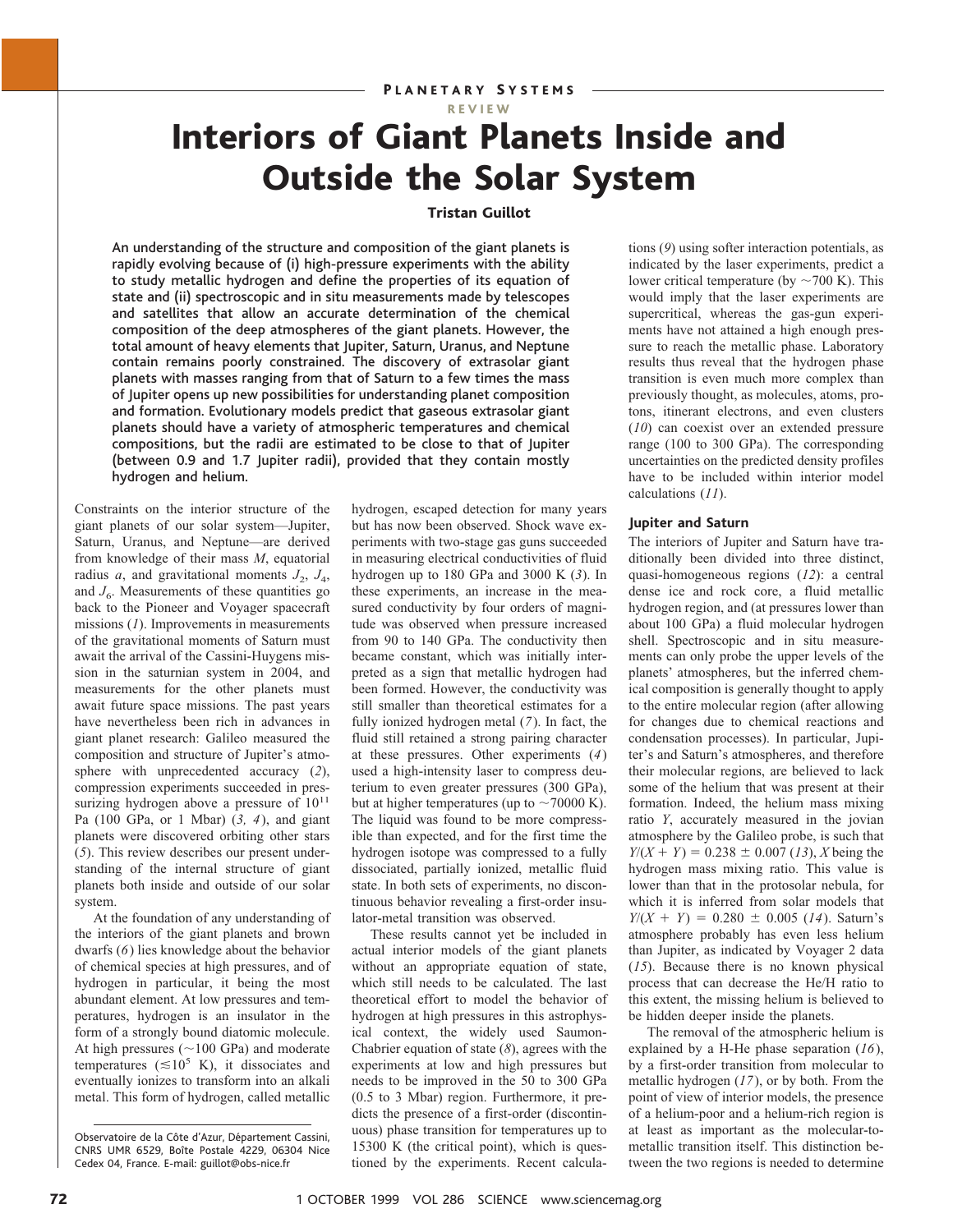the amount of heavy elements (that is, any species other than hydrogen and helium) that the planets hold and has direct consequences for their evolution, as gravitational energy is transformed into heat during helium sedimentation (*18*). However, because any H-He phase separation is expected near the molecular-to-metallic transition of hydrogen (*19*), it is convenient to equate the helium-poor and helium-rich regions with the molecular and metallic regions, respectively.

Another important feature of present-day models of Jupiter and Saturn is the assumption that the molecular and metallic regions are quasi-homogeneous. This is because the planets emit significant intrinsic heat fluxes, and are therefore hot, fluid, and mainly convective (*18, 20*). The assumption probably breaks down at several locations (*21*), as follows: (i) Where a minimum in the mean radiative opacities of the fluid at temperatures of 1300 to 1800 K (*22*) probably yields the presence of a radiative region in Jupiter and possibly Saturn (*23*). In such a radiative zone, a variation of chemical abundance is in principle possible, either through gravitational settling or through the slow mixing of material that struck the planet after its formation. Gravitational settling is expected to be small because it is inhibited by turbulent diffusion (*24*). Helium (and tentatively any late supply of heavy elements to the outermost layers) should be able to sink through the radiative zone thanks to a salt-finger type of instability (*25*), thus ensuring an almost uniform chemical composition of the radiative zone. (ii) In the region of varying helium concentration, in which convection may be suppressed. The extent of this inhomogeneous region (Fig. 1) is estimated from fully ionized phase separation models (*19*). In reality, the inhomogeneous region could be narrower or wider. It is not included in any interior models so far, but this seems justified because the gravitational moments only provide constraints on quantities that are averaged over relatively extended regions. More important, this region could be a relatively efficient barrier to the mixing of minor species, because they would have to be transported by slow diffusion processes. The same would occur at the boundary of a firstorder transition from the molecular to the metallic phase (*18*).

Interior models of Jupiter and Saturn are calculated by solving the standard quasi-hydrostatic differential equations, including the rotational potential calculated within the theory of figures (*26*). In recent calculations, only models that match all observational constraints are considered. Uncertainties in the equation of state, surface temperature, opacities, internal rotation, and observational error bars on the gravitational moments are taken into account to determine the allowed range of internal compositions of these planets. The space of parameters is then extensively studied within the three-layer assumption. Additional constraints are provided by planetary evolution calculations, because they should yield model ages that are in agreement with that of the solar system (*23*). A critical improvement of the evolutionary models lies in the ability to account for helium differentiation, because it can considerably slow down the contraction and cooling of a given planet (*27*). In fact, helium sedimentation is required to explain Saturn's intrinsic heat flux and may be significant in Jupiter as well. The characteristics of typical Jupiter and Saturn models are shown in Fig. 1, including corresponding uncertainties in the temperature profiles.

The resulting constraints on the enrichment in heavy elements of Jupiter and Saturn's metallic regions relative to solar composition (Fig. 2) are weak. However, the enrichments of the molecular regions can be usefully compared to other observations. Galileo probe measurements are compatible with an enrichment of Jupiter's deep atmosphere [pressure  $(P) \ge 15$  bar] of two to four times the solar values in C, N, and S (*28*). The Galileo probe results are thus consistent with an abundance of major gases [except helium, neon (*16*), and water] that is two to four times larger than in the sun, which is in agreement with interior models using the new helium mixing ratio but not the one derived from Voyager data (Fig. 2). The lack of abundant water in the Galileo measurements is thought to be due to jovian meteorology, and its bulk

**Fig. 1.** Schematic representation of the interiors of Jupiter, Saturn, Uranus, and Neptune. The hashed region indicates a possible radiative zone [in Jupiter, it corresponds to  $P \sim 0.15$  to 0.6 GPa,  $T \sim 1450$  to 1900 K, and  $R \sim 0.990$ to 0.984 *R*<sub>J</sub>; in Saturn, it is located around *P* 0.5 GPa,  $T \sim 1700$ K, and  $R \sim 0.965 R_{\rm s}$ , but it is probably very marginal (*23*)]. The range of temperatures for Jupiter and Saturn is for models neglecting the presence of the inhomogeneous region. Helium mass mixing ratios *Y* are indicated. In the case of Saturn, it is assumed that  $Y/(X + Y) = 0.16$ in the molecular region. The size of the

abundance is therefore still unknown (*28, 29*). On the basis of the Galileo measurements, interior models also rule out water abundances larger than 10 times solar in Jupiter's deep atmosphere. In Saturn, spectroscopic measurements indicate enrichments of  $CH<sub>4</sub>$  on the order of three to five times solar ( $30$ ). The lower measured abundance of NH<sub>3</sub> (Fig. 2) is certainly due to condensation, because the planet is cooler than Jupiter. The global enrichments calculated with the Voyager helium mass mixing ratio (*15*) are incompatible with the observed  $CH<sub>4</sub>$  abundance (Fig. 2). Instead, static and evolutionary models favor a higher value of  $Y/(X + Y) =$  $0.11 - 0.25$  (23, 27).

Table 1 gives the total mass of heavy elements in Jupiter and Saturn and shows how they are distributed as core mass in the metallic and molecular envelopes. It is not required that Jupiter have a central core in order to fit the gravitational moments, but that solution is not the preferred one because it implies a rather extreme equation of state and also yields high heavy-element enrichments (in the upper range of Fig. 2). In any case, Jupiter's core must be smaller than 10 Earth masses  $(M_{\odot})$ . Furthermore, it is generally found that Saturn has a bigger core than Jupiter, but the constraints are relatively weak because some of the material in the deep metallic envelope could be accounted for as core mass, and vice versa. It is important to note that heavy elements in Jupiter's and Saturn's molecular regions, and some of those in their metallic regions, were probably



central rock and ice cores of Jupiter and Saturn is very uncertain (see text). Two representative models of Uranus and Neptune are shown, but their actual interior structure may be significantly different (*34*). The figure is adapted and updated from (*19*).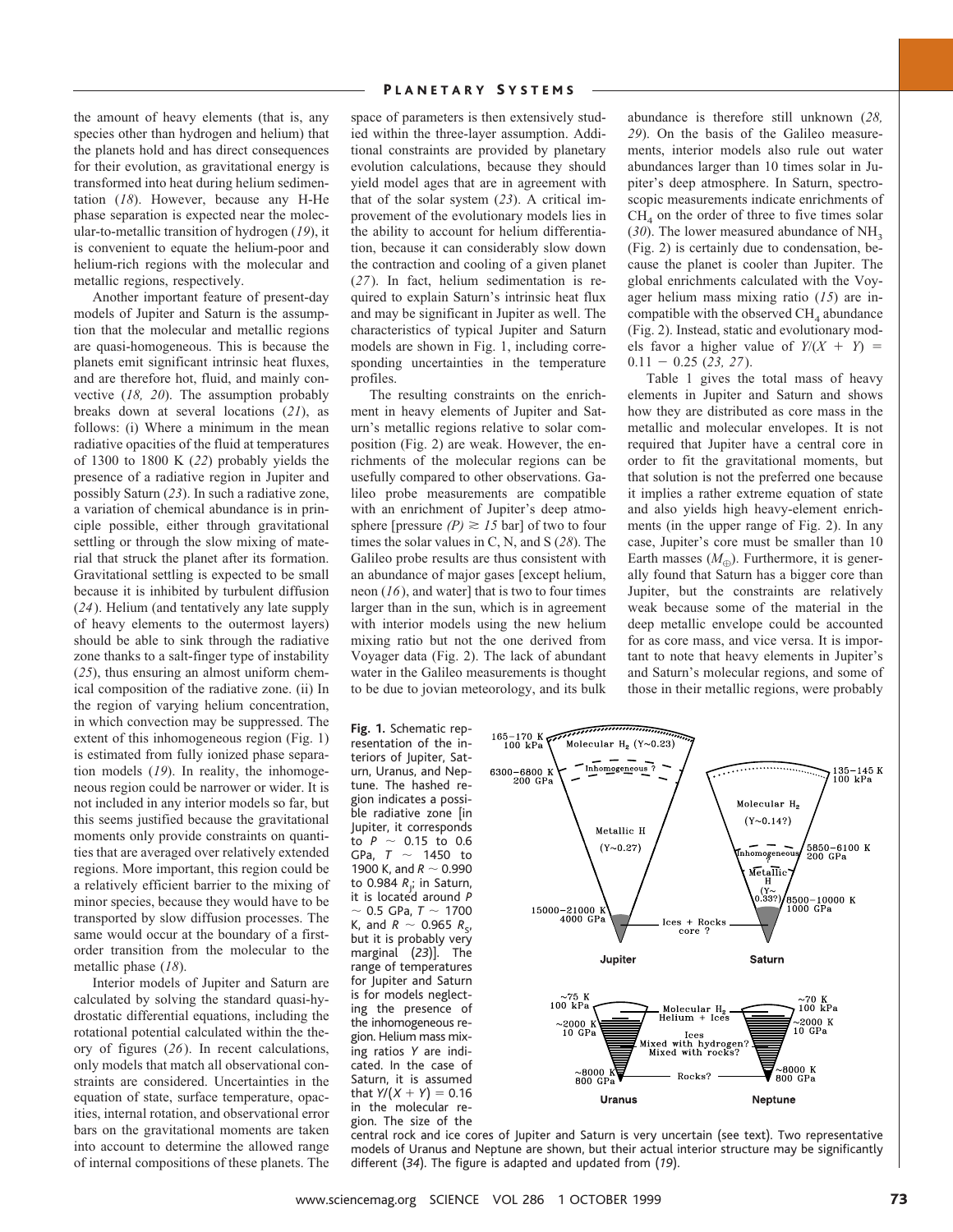brought in after their formation (after they had captured most of their hydrogen and helium). It is as yet unclear whether material was exchanged between the molecular and metallic regions. Models of giant planet formation should account for the planetesimals captured during and after formation (*31*).

### **Uranus and Neptune**

The structure of the "ice giants" Uranus and Neptune is more difficult to grasp, notably because they contain a relatively smaller fraction of hydrogen and helium, and because their gravitational moments are known with a lower accuracy. Spectroscopic measurements indicate that their hydrogen-helium atmospheres contain a large proportion of heavy elements, mainly  $CH<sub>4</sub>$ , which is enriched by a factor of  $\sim$ 30 as compared to solar composition (*32*). The two planets have similar masses (14.53  $M_{\oplus}$  for Uranus and 17.14  $M_{\oplus}$  for Neptune) and radii. Neptune's larger mean density is partly due to greater compression but could also be the result of a slightly different composition. The gravitational moments require that the density profiles lie close to that of "ice" (a mixture initially composed of  $H_2O$ ,  $CH_4$ , and  $NH_3$  but whose composition most probably does not consist of intact molecules in the planetary interior), except in the outermost layers, which have a density closer to that of hydrogen and helium (*33*). Three-layer models of Uranus and Neptune consisting of a central "rock" core (magnesium-silicate and iron material), an ice layer, and a hydrogen-helium gas envelope have been calculated (Fig. 1) (*34*).



**Fig. 2.** Constraints on the mass mixing ratio of heavy elements, in solar units [assuming the mass mixing ratio of heavy elements in the sun  $(Z_{\odot}) = 0.0192$  (58)] of the molecular (red rectangles) and metallic (purple rectangles) regions of Jupiter and Saturn. The helium mixing ratios used for the calculation are the Galileo value for Jupiter (13) and  $Y/(Y + X) = 0.16 \pm 0.05$ for Saturn (see text). The enrichments in the molecular regions that would have been found with the old Voyager values (*13, 15*) are indicated by blue areas. When available, the observed abundances of C, N, O, and S are indicated. The maximum value for the heavy element enrichment of Saturn's metallic region is *20*  $Z_{\odot}$ .

## PLANETARY SYSTEMS

The fact that models of Uranus assuming homogeneity of each layer and adiabatic temperature profiles fail to reproduce its gravitational moments seems to imply that substantial parts of the planetary interior are not homogeneously mixed (*35*). This could explain the fact that Uranus' heat flux is so small: Its heat would not be allowed to escape to space by convection but through a much slower diffusive process in the regions with a high molecular weight gradient. Such regions would also be present in Neptune but much deeper, thus allowing more heat to be transported outward. The existence of these nonhomogeneous partially mixed regions is further confirmed by the fact that if hydrogen is supposed to be confined solely to the hydrogen-helium envelope, models predict ice/rock ratios on the order of 10 or more, which is much larger than the protosolar value of  $\sim$ 2.5. On the other hand, if we impose the constraint that the ice/rock ratio be protosolar, the overall composition of both Uranus and Neptune is, by mass, about 25% rock, 60 to 70% ice, and 5 to 15% hydrogen and helium (*34, 35*).

## **The Radii of Extrasolar Giant Planets**

The discovery of planets outside our solar system represents an opportunity to learn even more about the formation of planets in general and to determine how unique our solar system may be. Although the present constraints on the interior structures of Jupiter, Saturn, Uranus, and Neptune are weak, obtaining the characteristics of extrasolar giant planets with different masses and orbital parameters will enlighten us about their composition. Measurements of radii are within reach, most notably with programs designed to detect planetary transits by photometry (through the slight dimming of a star when an orbiting planet happens to cross the line of sight) (*36*). The radius of a planet is a function of its mass, age, degree of insolation by the parent star, and composition (*37*). Let us suppose that the mass is accurately known (for example, by the combination of transit detection and radial velocity measurements) and that the age and albedo can be independently estimated. For a given helium/hydrogen ratio, the amount of heavy elements in the planet can then be determined.

The radii of extrasolar giant planets can be

Table 1. Amount of heavy elements (in  $M_{\oplus}$ ) in Jupiter and Saturn.

| Region                                                                      | Jupiter                                            | Saturn                                           |
|-----------------------------------------------------------------------------|----------------------------------------------------|--------------------------------------------------|
| Core<br>Molecular region<br>Metallic region<br>Total<br>$(core + envelope)$ | $0 - 10$<br>$1.6 - 6.1$<br>$0.7 - 34$<br>$11 - 42$ | $6 - 17$<br>$7.8 - 8.8$<br>$0 - 17$<br>$19 - 31$ |

predicted with the same equations that govern the evolution of stars. The evolution of giant planets in isolation or relatively far from their parent star has been studied extensively and now includes detailed treatments of the atmosphere (*38*). These calculations can be extended to planets orbiting close to their stars (*39*), with a lesser precision because of uncertainties about how much of the incoming stellar light is absorbed by the planetary atmosphere. Figure 3 gives examples of effective temperatures and radii predicted for some of the recently found extrasolar giant planets and brown dwarfs, assuming solar composition and a factor of 2 uncertainty on the mass (due to the fact that radial velocity measurements only yield *M* sin *i,* where *i* is the inclination of the orbital plane), and including uncertainties on the age (*40*) and albedo (between 0.1 and 0.5). It illustrates the diversity of planets detected so far. Because of the range of temperatures, many different condensates (from ammonia to silicates) are expected in planetary atmospheres (*41, 42*). However, the calculated radii are always close to that of Jupiter, until the mass is large enough to sustain hydrogen fusion, at about 75 Jupiter masses  $(M_1)$  (38, 43). A local maximum of the radius at a mass of  $\sim$ 4  $M_{\text{I}}$ for isolated planets is due to the competition between additional volume and increased gravity. (This is because, when considering planets of larger masses, the degenerate metallic hydrogen region grows at the expense of the molecular region.) Planets that are significantly heated by their star have larger radii for smaller masses because the outermost layers are substantially puffed up when gravity is small.

An important feature of giant planets at close orbital distances, or "hot Jupiters," is that they have already entered an evolutionary stage in which they become progressively more radiative (that is, less convective), as they strive to attain complete equilibrium with the star (ideally, they will eventually become isothermal). This will also happen for planets that are further away, such as Jupiter and Saturn, but at later times (*44*). This radiative zone is expected to appear in the outer layers of the planet and to progressively spread over its inner regions (*39*). In that phase, the evolution of the planet is essentially governed by the ability of the radiative region to transport the still-significant intrinsic heat (the intrinsic luminosity is generally, after a few gigayears, of the same order of magnitude as that of Jupiter:  $10^{24}$  erg  $s^{-1}$  to  $10^{25}$  erg  $s^{-1}$ ). Depending on whether one uses opacities including the presence of grains (*45*) or opacities that assume that grains are removed by gravitational settling (*46*), cooling and contraction time scales can differ by factors 2 to 3.

Figure 4 shows typical estimates of model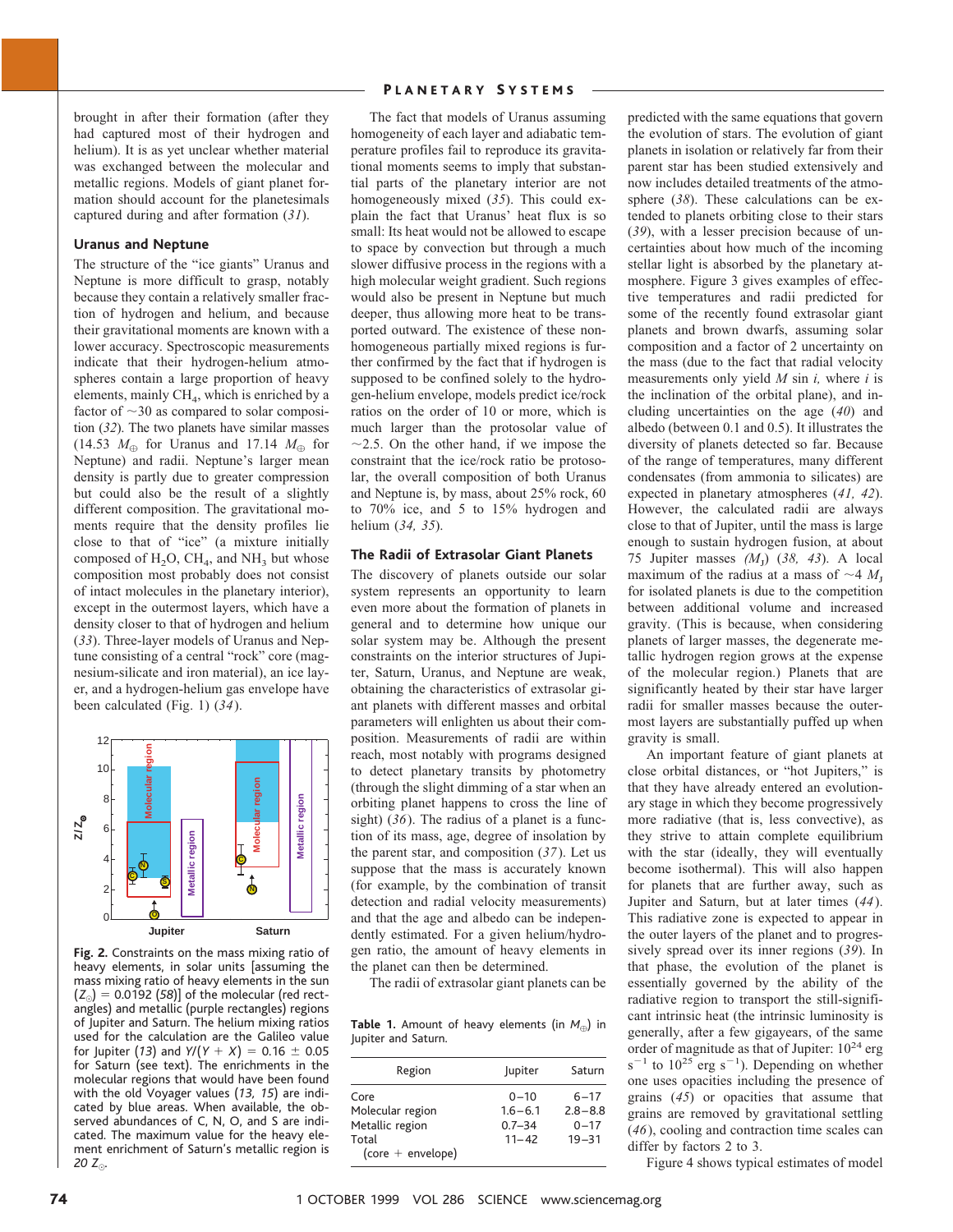uncertainties in radii, depending on physical parameters (age and albedo) and input physics (equation of state and opacities). The age of the planetary system (inferred from that of the star) will remain fraught with uncertainty. However, planetary albedos will be determined by either accurate photometry of the eclipsing system or by future direct observations capable of resolving the star-planet system. Theoretical models are also expected to provide better constraints on the albedo (*47*), but the presence of clouds and grains makes this a complex problem. Hopefully, uncertainties associated with the input physics will be reduced by the calculation of new equations of state that include the latest deuterium compression experiments and by improved opacity calculations. At present, the expected theoretical uncertainty in model radii is about 15% for a  $1-M_J$  planet, translating into an accuracy of  $\sim$ 43  $M_{\oplus}$  regarding the mass of heavy elements present in the planet. Interestingly enough, this is about the minimal quantity of heavy elements necessary to form such a planet in situ (*48*). In the case of a  $10-M$ <sub>r</sub> planet, the fractional uncertainty is smaller, but the absolute precision regarding the mass of heavy elements is  $\sim$ 170 *M*<sub> $\oplus$ </sub>. Systems of planets with small masses at short orbital distances are interesting because they should experience significant mass loss and therefore contain a large proportion of heavy

**Fig. 3.** Predicted effective temperatures and radii (in *R<sub>J</sub>,* ~70,000 km) of some extrasolar planets and brown dwarfs, including reasonable uncertainties for their mass, albedo, and age (see text) and assuming solar composition. Actual radii could be significantly smaller if the planets contain large proportions of heavy elements. The dashed line is for isolated H-He (*Y*  $= 0.25$ ) objects after 10 gigayears of evolution. The upper panel also shows potentially important chemical species expected to condense near the photosphere in the indicated range of effective temperatures.

elements. Radii measurements and corresponding theoretical models would therefore go beyond a simple answer to the question of whether extrasolar giant planets are mainly formed with hydrogen and helium or are mainly rocks and ices [the limiting radius then being on the order of 1/3 Jupiter radius *(R*<sup>J</sup> ) (*39*)].

## **Quantity of Heavy Elements and the Formation of Giant Planets**

The planets in our solar system formed in the so-called protosolar nebula, a flattened disk of hydrogen, helium, and solid planetesimals (*49*). Jupiter, Saturn, Uranus, and Neptune are believed to have formed through accretion of a solid core followed by the capture of surrounding gaseous hydrogen and helium (*50*), but direct gravitational instability of the gas in the disk has been proposed as a mechanism for forming Jupiter and Saturn (*51*). Saturn's relatively high core mass seems to rule out the latter hypothesis. The extrasolar giant planets discovered so far could have formed by any of these processes. It has been proposed that those at small orbital distances either formed at further distances and then migrated inward (*52*) or formed in situ within a massive protoplanetary disk (*48*). An important test of these theories can be provided by a calculation of the quantity of heavy elements captured after the first formation stages.



In our solar system, the first 10 million years after the giant planets reached an appreciable fraction of their current masses were crucial for planetesimal delivery. Between 80 and 90% of the planetesimals that remained in the outer solar system at that time were acquired by the planets or were ejected from the solar system during that period. Dynamic calculations using presentday radii and an initial  $50-M_{\oplus}$  disk of planetesimals suggest that less than 2% of the mass of giant planets (6  $M_{\oplus}$  for Jupiter and 2  $M_{\oplus}$ for Saturn) is due to late-arriving planetesimals (*53*). However, at these early epochs, the growing planets possessed effective capture radii that were larger than their present radii (*54*) and were thus able to capture incoming planetesimals more efficiently while ejecting fewer of them out of the solar system. It is estimated that Jupiter, Saturn, Uranus, and Neptune could have captured by that process up to  $\sim$ 17, 10, 2, and 2  $M_{\oplus}$ of heavy elements, respectively (*55*). Massive extrasolar planets  $(\geq 5 M_J)$  are able to efficiently eject material out of the system and are therefore expected to acquire a fractionally smaller inventory of "late heavy elements".

Prospects for improving our knowledge of the composition of giant planets and their formation will depend on the following future developments. The calculation of a new hydrogen and helium equation of state consistent with the recent compression experiments is essential. The Cassini orbiter will accurately measure the chemical composition and temperature structure of Saturn's atmosphere (and hopefully of Jupiter as well, although with a lesser accuracy), but it would be cru-



**Fig. 4.** Fractional uncertainty in radii of extrasolar giant planets (at 0.05 astronomical units from solar-type stars) due to uncertainties in physical parameters (**top**) and input physics (**bottom**), as a function of mass. The corresponding absolute uncertainty about the fraction of the planetary mass that is due to heavy elements is directly proportional to the radii uncertainty [a 10% uncertainty in model radii corresponds to a  $\sim$ 9% uncertainty about the mass of heavy elements; that is, in that case and for a 1- $M<sub>1</sub>$  (318  $M<sub>oplus</sub>$ ) planet, the mass of heavy elements would be known with an accuracy of  $\sim$ 30 *M*<sub> $\oplus$ </sub>]. The albedo was assumed to lie between 0.1 and 0.5; the age between 3 and 7 gigayears.

www.sciencemag.org SCIENCE VOL 286 1 OCTOBER 1999 75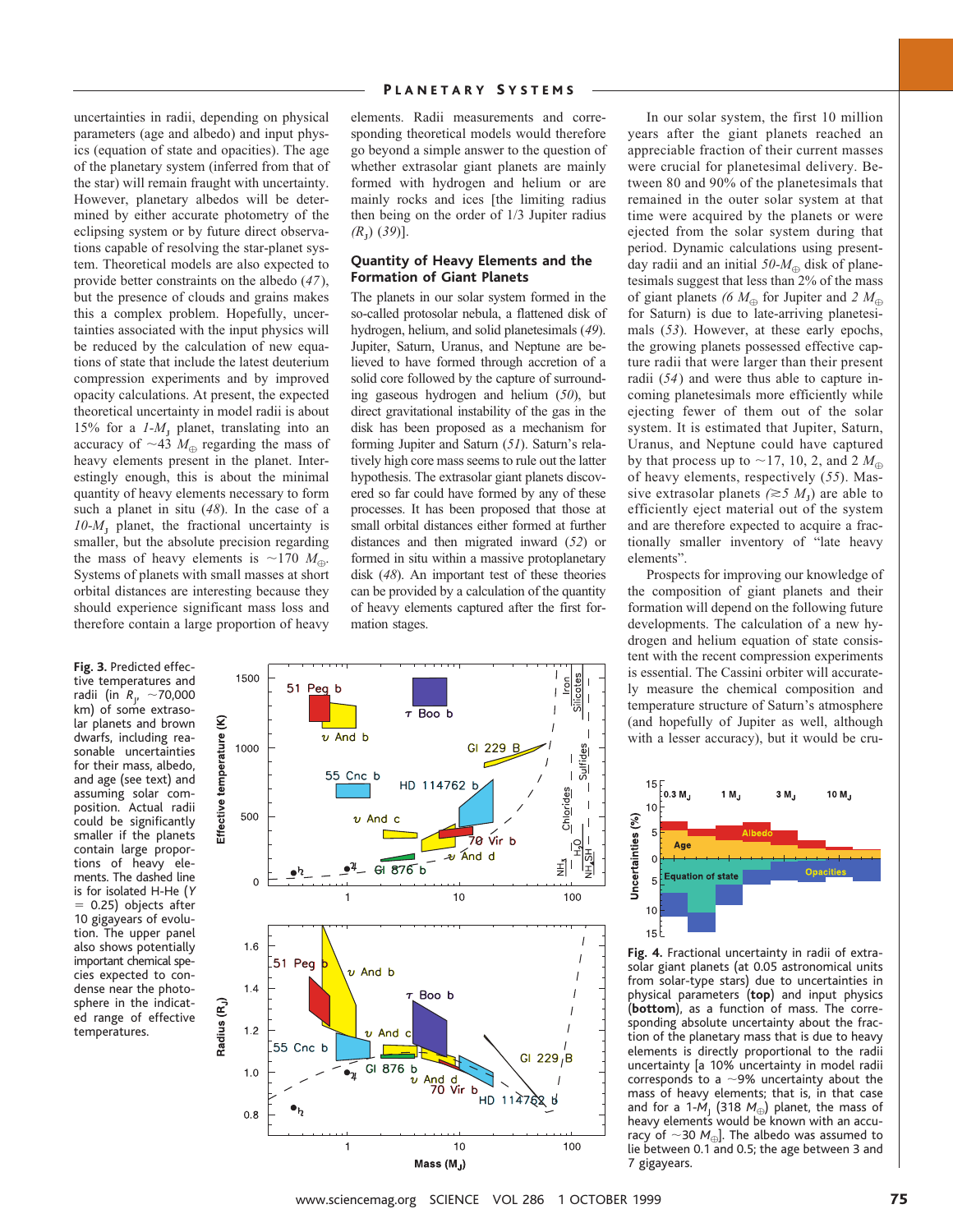cial for interior models that the final stages of its orbital tour allow for a better determination of the gravitational moments  $J_4$  and  $J_6$ . Such a measurement could yield constraints on the core mass and abundance of heavy elements in the metallic region that are two to three times stronger (*23*). A polar Jupiter orbiter would yield an accurate determination of the gravitational field of the planet, including high-order gravitational moments, hence constraining its global composition and dynamic structure (*56*). Finally, important steps in understanding planet formation will come from spectroscopic measurements of the atmospheres of extrasolar giant planets, and from transit detections that would allow the determination of their radii (*57*) and hence of the global composition of extrasolar planets.

#### **References and Notes**

- 1. J. K. Campbell and S. P. Synnott, *Astron. J.* **90**, 364 (1985); J. K. Campbell and J. D. Anderson, *ibid.* **97**, 1485 (1989); R. G. French *et al*., *Icarus* **73**, 349 (1988); W. M. Owen Jr., R. M. Vaughan, S. P. Synnott, *Astron. J.* **101**, 1511 (1991).
- 2. R. E. Young, *J. Geophys. Res.* **103**, 22775 (1998).
- 3. S. T. Weir, A. C. Mitchell, W. J. Nellis, *Phys. Rev. Lett.* **76**, 1860 (1996); W. J. Nellis, S. T. Weir, A. C. Mitchell, *Phys. Rev. B* **59**, 3434 (1999).
- 4. G. W. Collins *et al*., *Science* **281**, 1179 (1998); G. W. Collins *et al*., in preparation.
- 5. M. Mayor and D. Queloz, *Nature* **378**, 355 (1996); G. W. Marcy and R. P. Butler, *Annu. Rev. Astron. Astrophys.* **36**, 57 (1998).
- 6. The term "giant planet" is commonly used for planets more massive than  $\sim$  10 *M*<sub> $\alpha$ </sub>. Contrary to terrestrial planets, they are expected to contain significant amounts of hydrogen and helium. The distinction between giant planets and brown dwarfs is either through different formation mechanisms (within a protoplanetary disk for giant planets and by fragmentation for brown dwarfs) or through the fact that more massive objects  $(M \geq 13 \ M_{\rm J})$  burn deuterium whereas lighter ones do not (*38*).
- 7. W. B. Hubbard *et al*., *Phys. Plasmas* **4**, 2011 (1997). 8. D. Saumon, G. Chabrier, H. M. Van Horn, *Astrophys. J.*
- *Suppl. Ser.* **99**, 713 (1995). 9. D. Saumon, G. Chabrier, D. J. Wagner, X. Xie, *High*
- *Pressure Res*., in press. 10. W. R. Magro, D. M. Ceperley, C. Pierleoni, B. Bernu,
- *Phys. Rev. Lett.* **76**, 1240 (1996).
- 11. As discussed by T. Guillot, D. Gautier, and W. B. Hubbard [*Icarus* **130**, 534 (1997)], an estimation of the uncertainty of the density profile is provided by a comparison of two extreme equations of state calculated by Saumon *et al*. (*8*). One is thermodynamically consistent and predicts the existence of a firstorder phase transition from molecular to metallic hydrogen. The other is continuously interpolated between the low-pressure molecular and high-pressure metallic states.
- 12. W. B. Hubbard and M. S. Marley, *Icarus* **78**, 102 (1989); G. Chabrier, D. Saumon, W. B. Hubbard, J. I. Lunine, *Astrophys. J.* **97**, 817 (1992); T. Guillot, G. Chabrier, P. Morel, D. Gautier, *Icarus* **112**, 354 (1994). Five-layer models of Jupiter and Saturn have also been developed by V. N. Zharkov and T. V. Gudkova [*Ann. Geophys.* **9**, 357 (1991)], but this additional complexity is not fully justified.
- 13. U. von Zahn, D. M. Hunten, G. Lehmacher, *J. Geophys. Res.* **103**, 22815 (1998). *X* and *Y* are the mass mixing ratios of hydrogen and helium, respectively. Previous measurements acquired from the Voyager 2 spacecraft indicated that  $Y/(X + Y) = 0.18 + 10$ 0.04 [D. Gautier *et al*., *J. Geophys. Res.* **86**, 8713 (1981)].
- 14. J. N. Bahcall and M. H. Pinsonneault, *Rev. Mod. Phys.* **67**, 781 (1995).

### PLANETARY SYSTEMS

- 15. B. J. Conrath, D. Gautier, R. Hanel, G. Lindal, and A. Marten [*Astrophys. J.* **282**, 807 (1984)] indicate that in Saturn,  $Y/(X + Y) = 0.06 \pm 0.05$ . However, the discrepancy between the Voyager and Galileo values for Jupiter has cast some doubts on this measurement. The actual helium content may be higher (B. J. Conrath and D. Gautier, in preparation).
- 16. E. E. Salpeter, *Astrophys. J. Lett.* **181**, L183 (1973); D. J. Stevenson and E. E. Salpeter, *Astrophys. J. Suppl.* **35**, 221 (1977). Further evidence of the presence of a hydrogen-helium phase separation is the measured depletion of neon (*28*), thought to dissolve into the falling helium-rich droplets [M. S. Roustlon and D. J. Stevenson *Eos* **76**, 343 (1995)].
- 17. W. B. Hubbard, in *Origin and Evolution of Planetary and Satellite Atmospheres*, S. K. Atreya, J. B. Pollack, M. S. Matthews, Eds. (Univ. of Arizona Press, Tucson, AZ, 1989), pp. 539–563.
- 18. D. J. Stevenson and E. E. Salpeter, *Astrophys. J. Suppl.* **35**, 237 (1977).
- 19. D. J. Stevenson, *Annu. Rev. Earth Planet. Sci.* **10**, 257 (1982).
- 20. W. B. Hubbard, *Astron. J.* **152**, 745 (1968).
- 21. The upper layers [temperature  $(T) \le 2000 K$ ] are not completely homogeneous because of chemical reactions, condensation, and cloud formation. Similarly, at the interface between the core and the metallic hydrogen envelope, an inhomogeneous region might suppress convection. This has few consequences for interior models.
- 22. T. Guillot, D. Gautier, G. Chabrier, B. Mosser, *Icarus* **112**, 37 (1994).
- 23. T. Guillot, *Planet. Space Sci*., in press (see http:// xxx.lanl.gov/archive/astro-ph/9907402).
- 24. The microscopic settling velocity of  $H<sub>2</sub>O$  molecules in the jovian radiative zone is  $\nu_{\text{micro}} \approx 10^{-9}$  cm s<sup>-1</sup>.<br>Meridional circulation can be estimated from the Eddington-Sweet formalism, which yields  $v_{ES} \approx 4 \times 10^{-10}$  $10^{-9}$  cm s<sup>-1</sup>. Its effect is to oppose the settling of heavy compounds so that in the case of water, for example, the variation in equilibrium abundance should be smaller than 20%. Note that the corresponding time scales are relatively large (the extent of the radiative zone being  $\Delta R \approx 4 \times 10^7$  cm), on the order of  $\approx$  0.3 to 1 gigayear. But other mechanisms such as penetrative convection and rotation may be even more effective at rapidly transporting or redistributing heavy elements across the radiative zone [K. Zhang and G. Schubert, *Science* **273**, 941 (1996)].
- 25. R. W. Schmitt, *Annu. Rev. Fluid Mech.* **26**, 255 (1994). Salt-finger instabilities (double-diffusive convection) can occur in the ocean where warmer, saltier water overlies colder, fresher water, due to the fact that head conducts through seawater much more rapidly than dissolved salts diffuse. Water and heat are then transported up or down rapidly (but on small scales) through "salt fingers." A similar situation could occur in giant planets with hydrogen instead of water and helium instead of salt.
- 26. V. N. Zharkov and V. P. Trubitsyn, *Physics of Planetary Interiors*, W. B. Hubbard, Ed. (Pachart Press, Tucson, AZ, 1978).
- 27. W. B. Hubbard *et al*., *Planet. Space Sci*., in press (see http://xxx.lanl.gov/archive/astro-ph/9907402).
- 28. H. B. Niemann *et al*., *J. Geophys. Res.* **103**, 22831 (1998); W. M. Folkner, R. Woo, S. Nandi, *ibid*., p. 22847; S. K. Atreya *et al*., *Planet. Space Sci*., in press.
- 29. A. P. Showman and A. P. Ingersoll, *Icarus* **132**, 205 (1998); M. Roos-Serote *et al*., *J. Geophys. Res.* **103**, 23023 (1998).
- 30. E. Karkoschka and M. G. Tomasko, *Icarus* **97**, 161 (1992); D. Gautier and T. Owen, in *Origin and Evolution of Planetary and Satellite Atmospheres*, S. K. Atreya, J. B. Pollack, M. S. Matthews, Eds. (Univ. of Arizona Press, Tucson, AZ, 1989), pp. 487–512.
- 31. G. Wuchterl, T. Guillot, J. J. Lissauer, in *Protostars and Planets IV*, V. Mannings *et al*., Eds. (Univ. of Arizona Press, in press).
- 32. D. Gautier, B. J. Conrath, T. Owen, I. De Pater, S. K. Atreya, in *Neptune and Triton*, D. P. Cruikshank, Ed. (Univ. of Arizona Press, Tucson, AZ 1995), pp. 547– 611.
- 33. This conclusion is reached by random interior models

of Uranus and Neptune, calculated without any imposed structure [M. S. Marley, P. Gomez, M. Podolak, *J. Geophys. Res.* **100**, 23349 (1995); M. Podolak, J. I. Podolak, M. S. Marley, in preparation].

- 34. M. Podolak, W. B. Hubbard, D. J. Stevenson, in *Uranus*, T. Bergstralh, E. D. Miner, M. S. Matthews, Eds. (Univ. of Arizona Press, Tucson, AZ, 1991), pp. 29– 61; W. B. Hubbard, J. C. Pearl, M. Podolak, D. J. Stevenson, in *Neptune and Triton*, D. P. Cruikshank, Ed. (Univ. of Arizona Press, Tucson, AZ, 1995), pp. 109–138.
- 35. M. Podolak, A. Weizman, M. S. Marley, *Planet. Space Sci.* **43**, 1517 (1995).
- 36. W. J. Borucki and A. L. Summers, *Icarus* **58**, 121 (1984); J. Schneider, *C. R. Acad. Sci. Ser. II* **327**, 621 (1999).
- 37. D. Saumon *et al*., *Astrophys. J.* **460**, 993 (1996).
- 38. A. Burrows *et al*., *ibid.* **491**, 856 (1997).
- 39. T. Guillot *et al*., *Astrophys. J. Lett.* **460**, 993 (1996). 40. The adopted ages vary because they depend on the type of the parent star. For example, I used  $t = 1$  to 6 gigayears for 51 Peg, a G2V star, and  $t = 1$  to 6
- gigayears for *Tau Bootis and Upsilon Andromedae*, which are of F7V and F8V type, respectively. See (*42*) for details. 41. B. Fegley Jr. and K. Lodders, *Astrophys. J. Lett.* **472**,
- L37 (1996); A. Burrows and C. M. Sharp, *Astrophys. J.* **512**, 843 (1999).
- 42. T. Guillot *et al*., in *Astronomical and Biochemical Origins and the Search for Life in the Universe*, C. B. Cosmovici, S. Bowyer, D. Werthimer, Eds. (Editrice Compositori, Bologna, Italy, 1997), pp. 343–350.
- 43. G. Chabrier and I. Baraffe, *Astron. Astrophys.* **327**, 1039 (1997).
- 44. Consider an initially hot planet that progressively cools to an effective temperature close to the equi-<br>librium temperature  $T_{\text{eq}} = T_*(R_*/2D)^{1/2}[f(1-A)]^{1/4}$  $(T_*$  and  $R_*$  are the stellar effective temperature and radius, respectively; *D* is the orbital distance; *A* is the Bond albedo of the planet; and *f* is the phase function). Up to this moment, the interior of the planet had been almost completely convective. But as  $T_{\text{eff}}(t)$  $\rightarrow$   $T_{\text{eq}}$ , the surface entropy (at the radiative/convective boundary in the atmosphere) *s*<sub>surf</sub> and therefore the internal entropy *s*, also approach a constant value  $S(M,t) \approx S_{\text{surf}}(t) \rightarrow S_{\text{eq}}$ . The consequence is that in the absence of an additional energy source, the intrinsic luminosity, *L*, that maintained convective activity drops

$$
\frac{dL}{dM} = -T \frac{dS}{dt} \to 0
$$

until a radiative region appears and grows. This allows the internal entropy to continue to decrease (that is, the planet continues to cool and contract beyond the fully convective limit). The appearance of this radiative zone is inevitable, independent of any assumption about opacities.

- 45. D. R. Alexander and J. W. Fergusson, *Astrophys. J.* **437**, 879 (1994).
- 46. Gaseous Rosseland mean opacities are calculated with opacity data used in M. S. Marley *et al*., *Science* **272**, 1919 (1996); see (*23*) for a coarse opacity table.
- 47. S. Seager and D. D. Sasselov, *Astrophys. J. Lett.* **502**, L157 (1998); M. S. Marley, C. Gelino, D. Stephens, J. I. Lunine, R. S. Freedman, *Astrophys. J.* **513**, 879 (1999); C. Goukenleuque, B. Bézard, B. Joguet, E. Lellouch, R. S. Freedman, in preparation.
- 48. P. Bodenheimer, O. Hubickyj, J. J. Lissauer, *Icarus*, in press.
- 49. J. J. Lissauer, *Annu. Rev. Astron. Astrophys.* **31**, 129 (1993).
- 50. J. B. Pollack *et al*., *Icarus* **124**, 62 (1996).
- 51. A. P. Boss, *Astrophys. J.* **503**, 923 (1998).
- 52. D. N. C. Lin, P. Bodenheimer, D. C. Richardson, *Nature* **380**, 606 (1996); D. Trilling *et al*., *Astrophys. J.* **500**, 428 (1998).
- 53. J. M. Hahn and R. Malhotra, *Astron. J.* **117**, 3041 (1999).
- 54. The effective capture radius is defined as the radius at which an incoming planetesimal on a typical trajectory intercepts more of the gas of the nebula than its own mass. See J. B. Pollack, M. Podolak, P. Bodenheimer, B. Christofferson, *Icarus* **67**, 409 (1986) and (*50*).